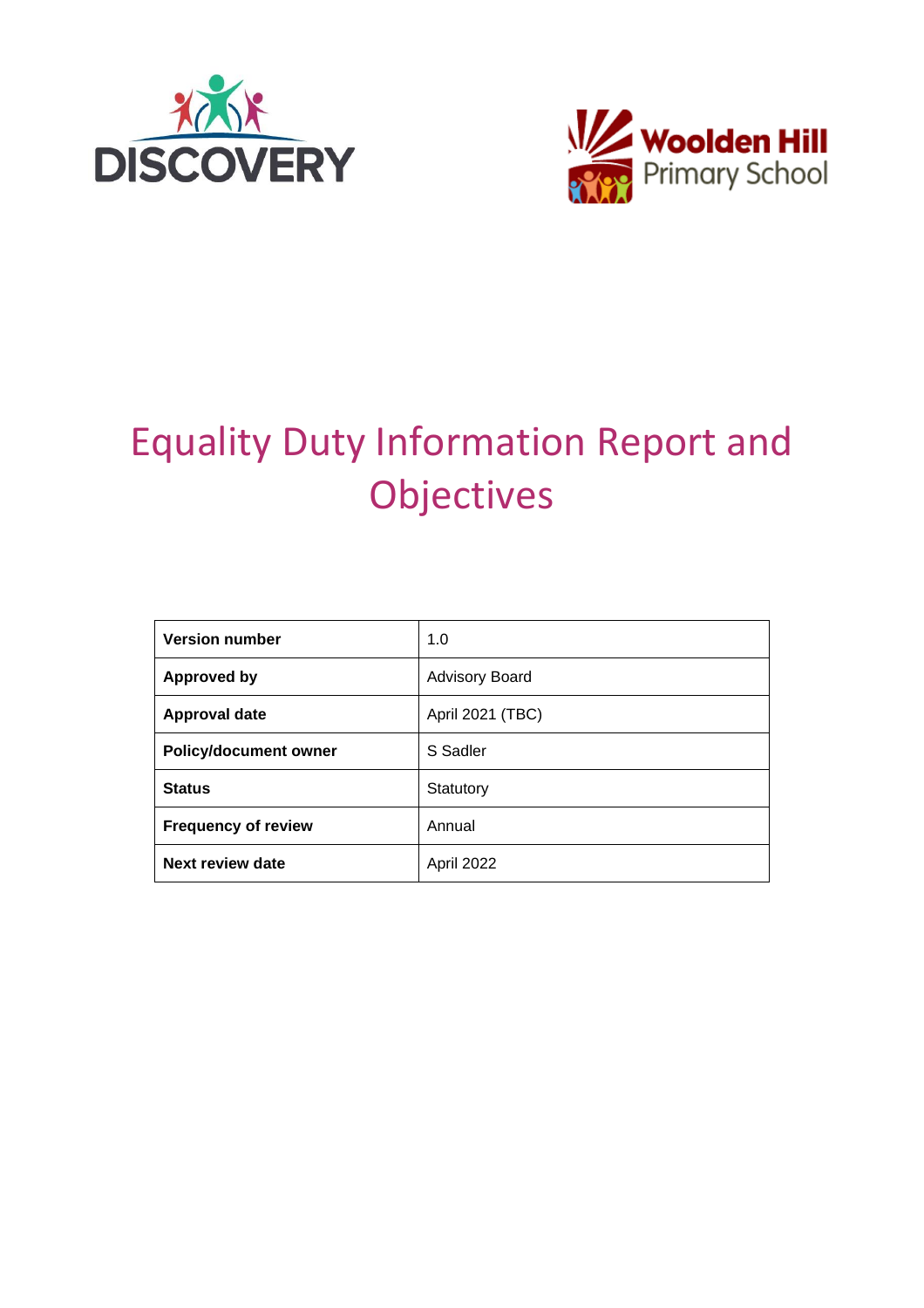#### **Contents**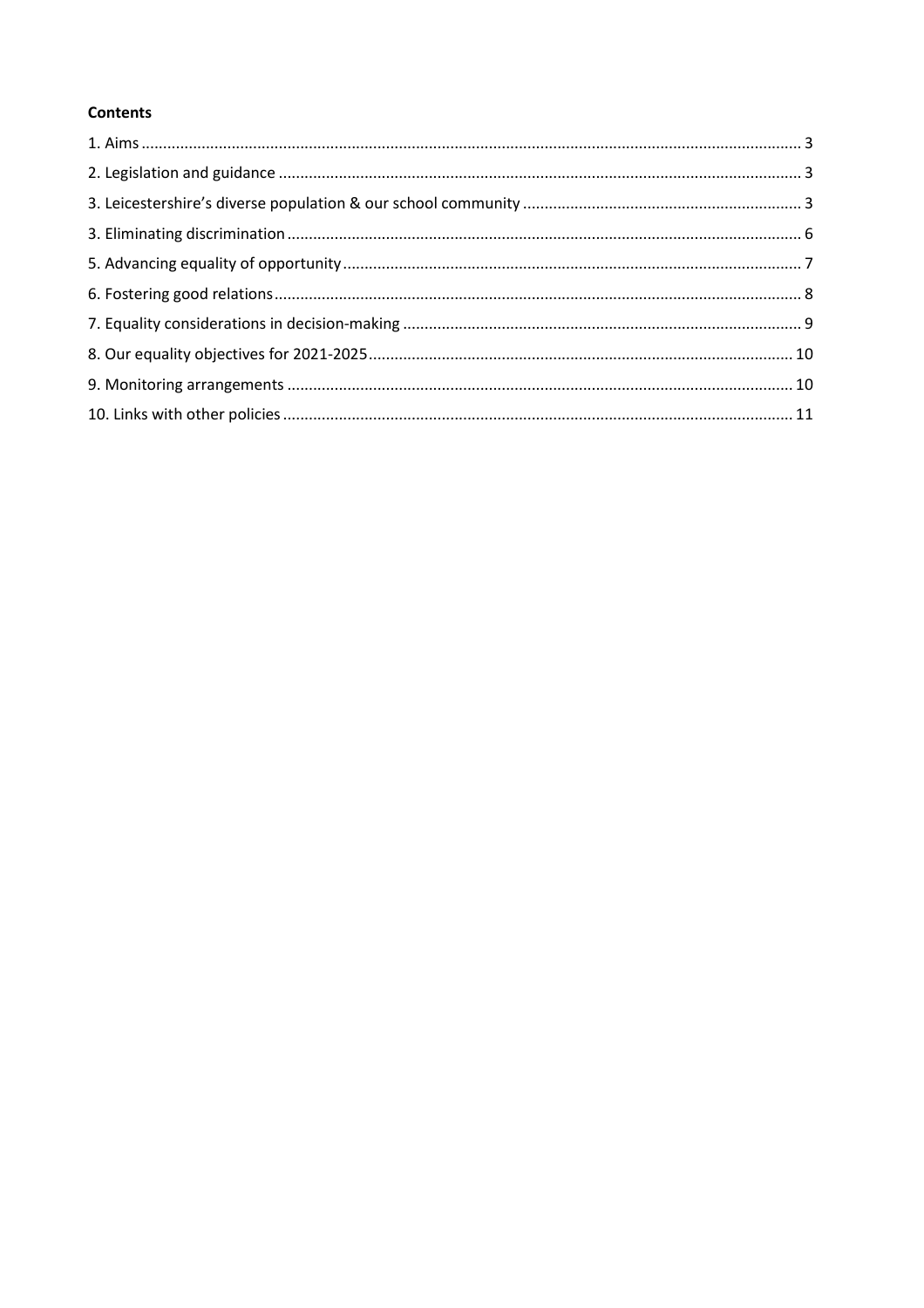## **1. Aims**

Woolden Hill Primary School is committed to promoting a positive and inclusive culture in which staff and pupils are valued and supported to fulfil their potential irrespective of their age, disability, race, religion, belief, sex or sexual orientation.

We recognise our obligations under the Equality Act 2010 and aim to meet our obligations under the public sector equality duty by having due regard to the need to:

- Eliminate discrimination and other conduct that is prohibited by the Equality Act 2010
- Advance equality of opportunity between people who share a protected characteristic and people who do not share it
- Foster good relations across all characteristics between people who share a protected characteristic and people who do not share it

## **2. Legislation and guidance**

This document meets the requirements under the following legislation:

- [The Equality Act 2010,](http://www.legislation.gov.uk/ukpga/2010/15/contents) which introduced the public sector equality duty and protects people from discrimination
- [The Equality Act 2010 \(Specific Duties\) Regulations 2011,](http://www.legislation.gov.uk/uksi/2011/2260/contents/made) which require schools to publish information to demonstrate how they are complying with the public sector equality duty and to publish equality objectives

This document is also based on Department for Education (DfE) guidance: [The Equality Act 2010](https://www.gov.uk/government/uploads/system/uploads/attachment_data/file/315587/Equality_Act_Advice_Final.pdf)  [and schools.](https://www.gov.uk/government/uploads/system/uploads/attachment_data/file/315587/Equality_Act_Advice_Final.pdf) 

This document also complies with our funding agreement and Trust articles of association.

## **3. Leicestershire's diverse population & our school community**

Leicestershire is an ethnically and culturally diverse county, benefiting greatly from close links with Leicester, one of the most culturally diverse cities in the UK.

According to the 2011 Census, most of the county population (91 percent) belong to White ethnic groups, (including White Irish). This equates to almost 600,000 people. The next largest ethnic group in Leicestershire is Asian (6.3 percent), followed by the Mixed or Multiple Ethnic Group (1.7 percent) and Black ethnic groups (0.6 percent); The largest religious group in the county is Christian (60.3 percent), followed by Hindus (2.8 percent), Muslims (1.4 percent) and Sikhs (1.2 percent). Just over a quarter of the population stated they had no religion (27.1 percent) while 6.5 percent did not state a religion.

In 2011, 16.2 percent of the county population considered themselves to have a condition that limited their day to day activities, higher than the rates for the East Midlands and England.

According to the 2015 Indices of Deprivation, Leicestershire is not deprived overall; the county is ranked 136th out of 152 upper tier authorities in England for Multiple Deprivation, where 1st is the most deprived.

These are the deprivation rankings for our pupils based on 20201/21 school census information: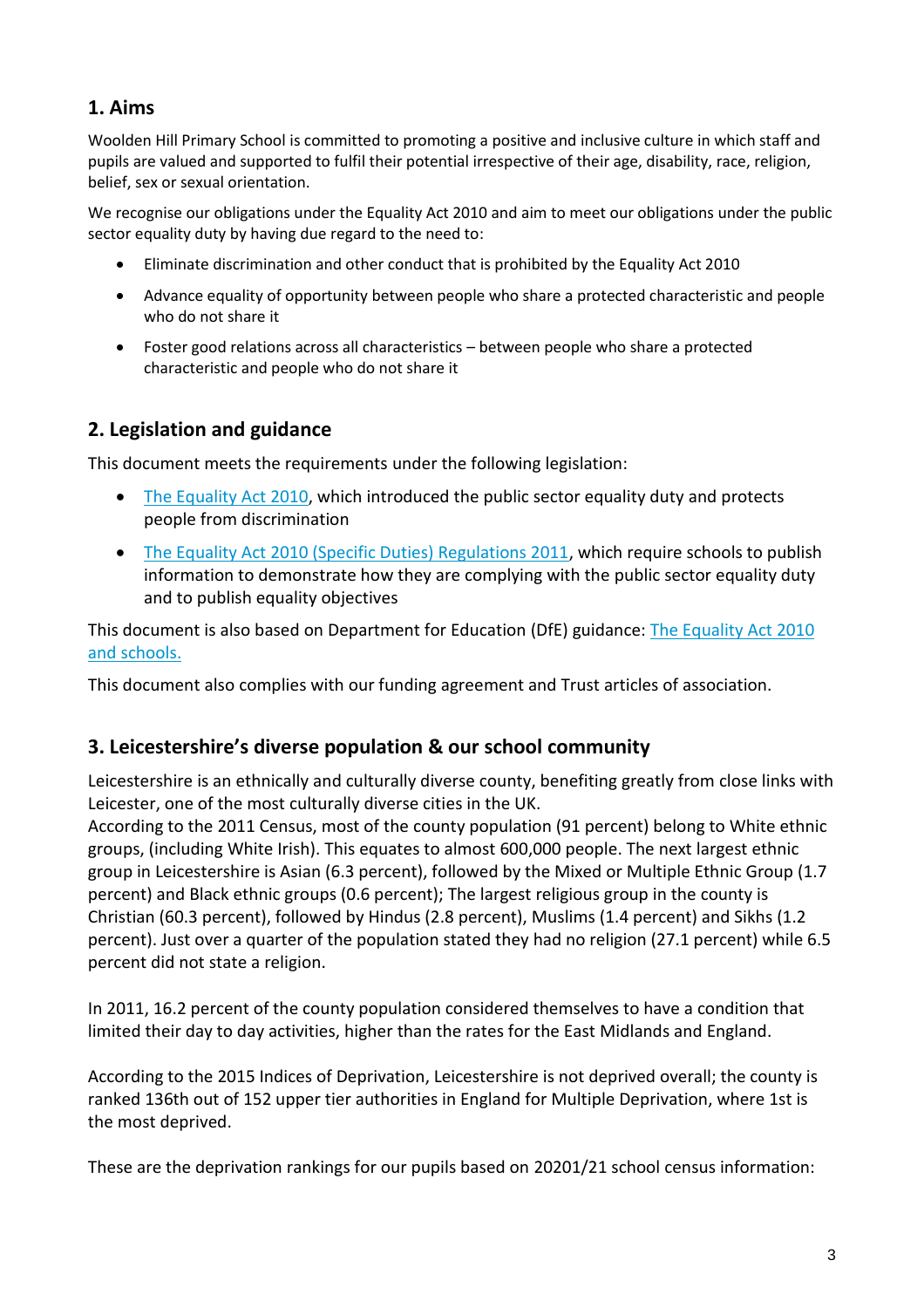In 20201/21 our school was 156<sup>th</sup> out of 272 primary schools for deprivation with 1<sup>st</sup> being the most deprived.

| Cluster        | Estab   | Name                        | NC Year | Pupil Count | Average Score | Number of Schools | Ranl |
|----------------|---------|-----------------------------|---------|-------------|---------------|-------------------|------|
| Leicestershire | 8552014 | Woolden Hill Primary School | Overall | 204.0       |               |                   |      |

#### INCOME DEPRIVATION AFFECTING CHILDREN INDEX (IDACI) BANDINGS

 $0.10%$ ■ 10-20% ■ 20-30% ■ 30-40% ■ 40-50% ■ 50-60% ■ 60-70% ■ 70-80% ■ 80-90% ■ 90-100% 0 - 10% (most deprived)  $\blacksquare$  1.0%  $10 - 20%$  $37.7%$ 20 - 30% п  $30 - 40%$  $1.0\%$  $\big| 0.5\%$ 40 - 50%  $18.1%$ 50 - 60% п 60 - 70% 70 - 80% 37.7% 80 - 90% 90 - 100% (least deprived) 1.5%

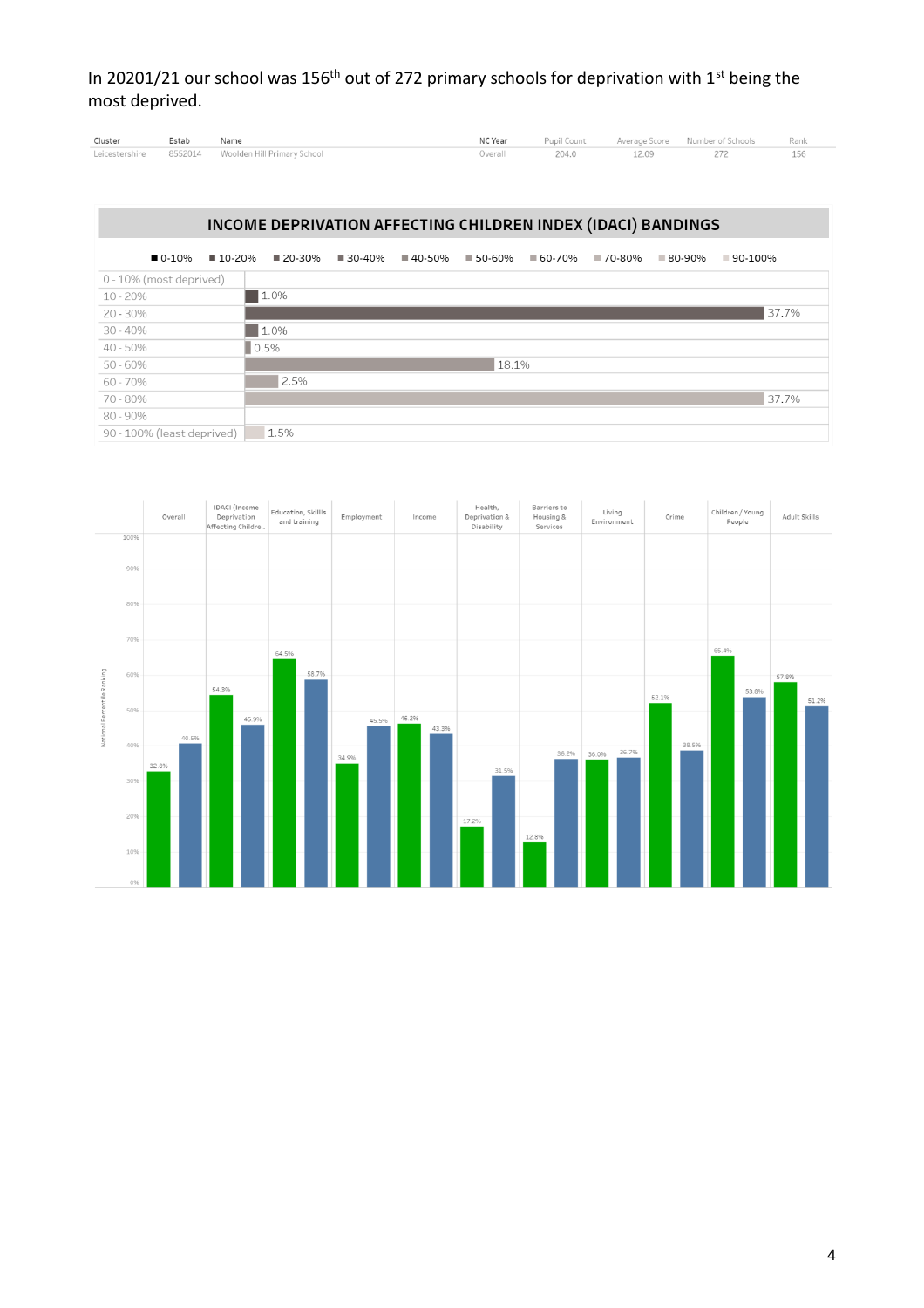#### **The diverse population of our school**

Our school community has its own unique make up:

Information from the school census 2020/21

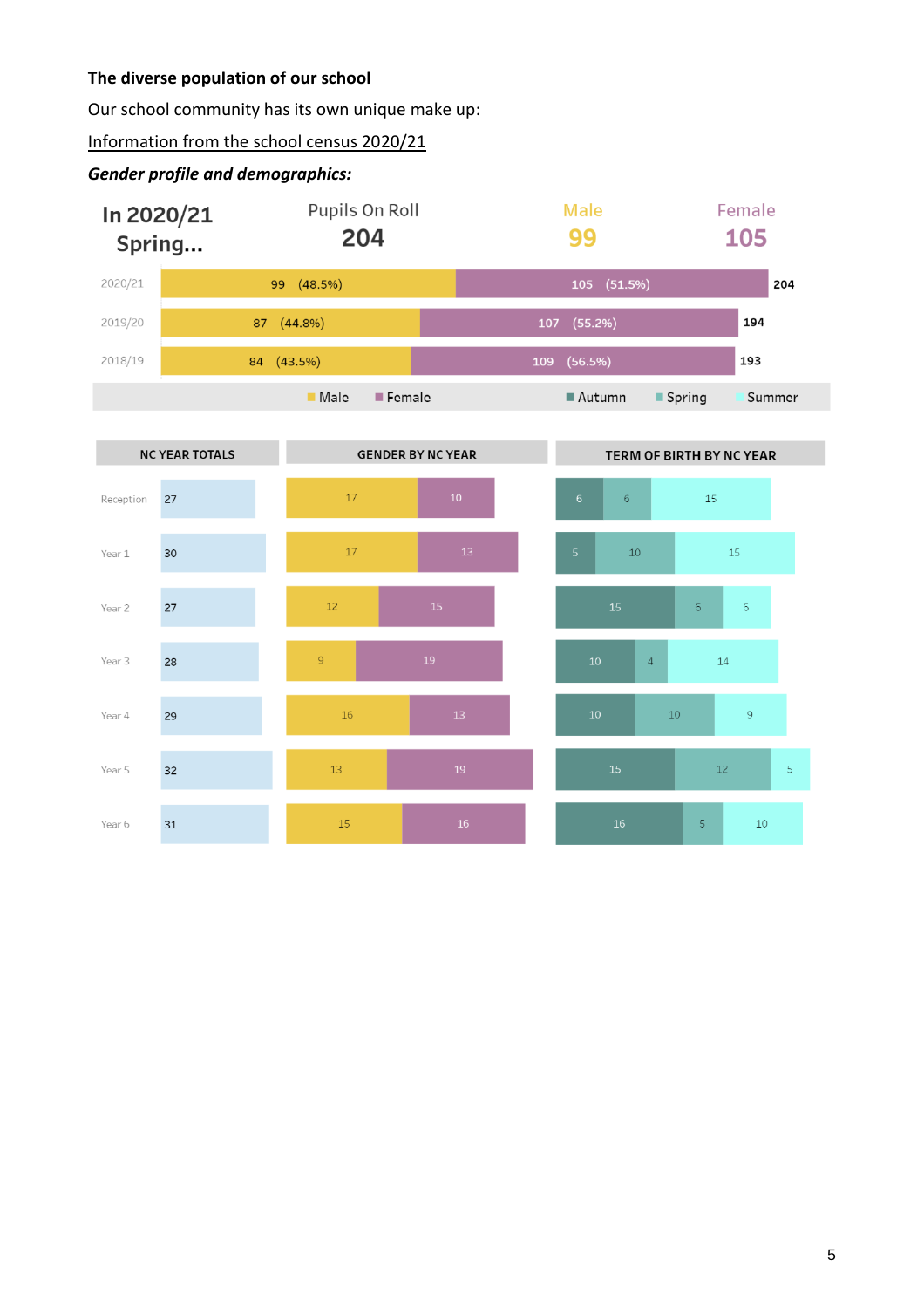

**The profile of our workforce and the advisory board**

- **95% of our workforce identify as white British**
- **5% are from other ethnic backgrounds but low numbers may lead to identification of individual staff**
- **80% of our workforce identify as female**

## **3. Eliminating discrimination**

The school is aware of its obligations under the Equality Act 2010 and complies with nondiscrimination provisions.

- Where relevant, our policies include reference to the importance of avoiding discrimination and other prohibited conduct.
- Our behaviour policy ensures that all children feel safe at school and our anti-bullying policy addresses prejudicial bullying
- We report, respond to and monitor all discriminatory incidents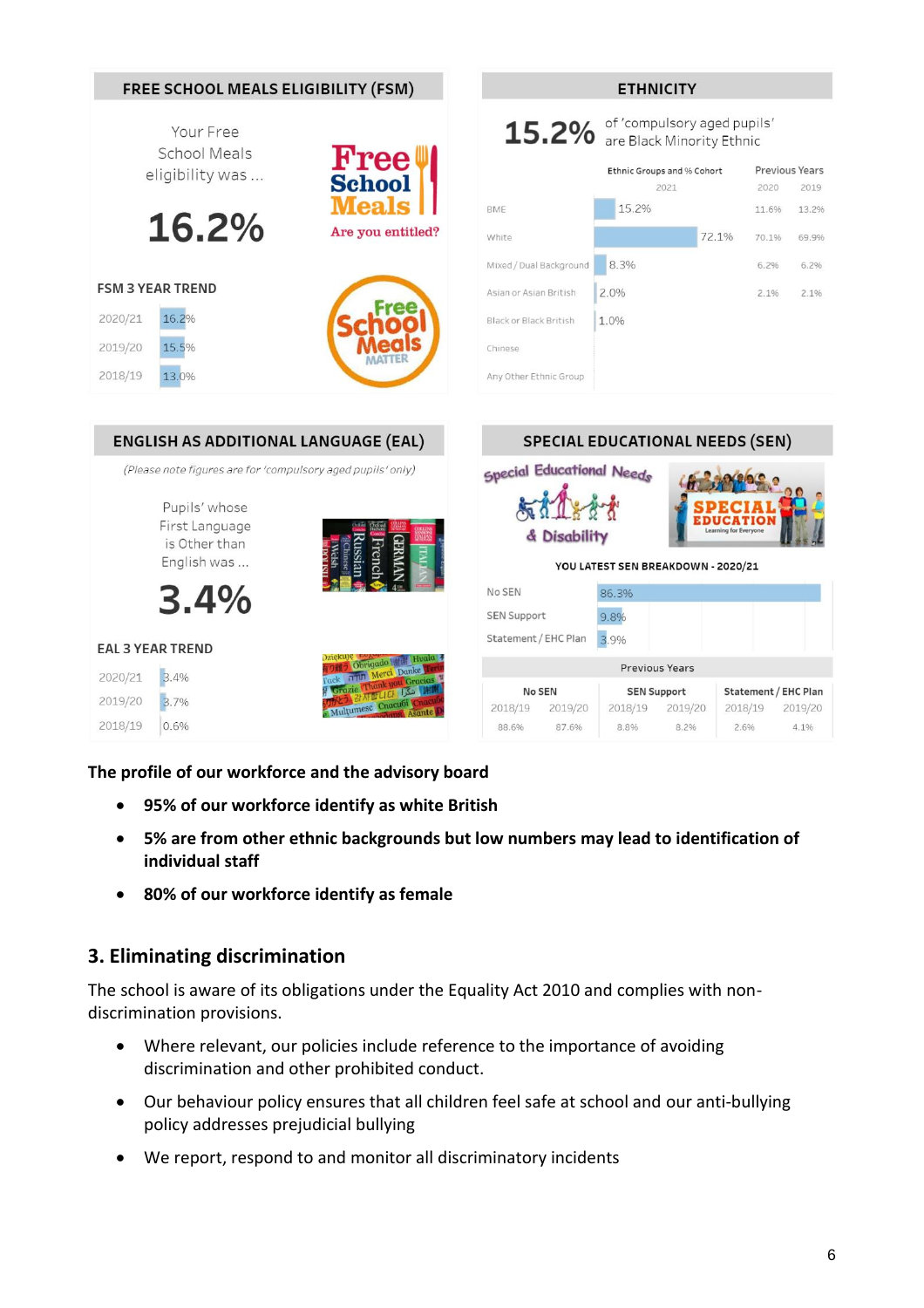- We listen to and monitor views and experiences of pupils and adults to evaluate the effectiveness of our policies and procedures.
- New staff receive training on the Equality Act as part of their induction, and all staff receive refresher training at the start of every academic year. Information is on the staff noticeboard and is an agenda item at staff meetings. Discovery polices and procedures are discussed and explained at training and staff are aware of their location on the Teams platform. School practice and curriculum expectations are also refreshed as part of this training.

The designated senior member of staff with overall responsibility for monitoring equality issues is the Executive Headteacher.

The advisory board consider the equality implications of data reports and the policies it is responsible for reviewing.

#### **What we did during the last year**

- Reviewed the Anti-Bullying policy
- Reviewed CPOMS tabs to ensure the language used is inclusive and appropriate and covers all protected categories so that incidents can be recorded, monitored and analysed correctly and any trends can be spotted.
- Reviewed safeguarding policy
- Reviewed Accessibility Plan
- Staff have completed the GEC survey
- Adopted blind recruitment procedures to ensure recruitment practices are not discriminatory

## **5. Advancing equality of opportunity**

In fulfilling this aspect of the duty, the school will:

- Publish attainment data each academic year showing how pupils with different characteristics are performing
- Analyse the above data to determine strengths and areas for improvement, implement actions in response and publish this information
- Make evidence available identifying improvements for specific groups (e.g. declines in incidents of homophobic or transphobic bullying)
- Analyse data on participation rates in extra curricula activities for pupils with different characteristics
- Listen to the views of parents/carers, staff and pupils

#### **What we did during the last year**

• Initial review of curriculum content regarding inclusion and diversity to ensure children are taught about significant individuals representing all groups with protected characteristics and to ensure all children see them represented in the curriculum we teach. To inspire all children to be ambitious and see the range of opportunities available to them.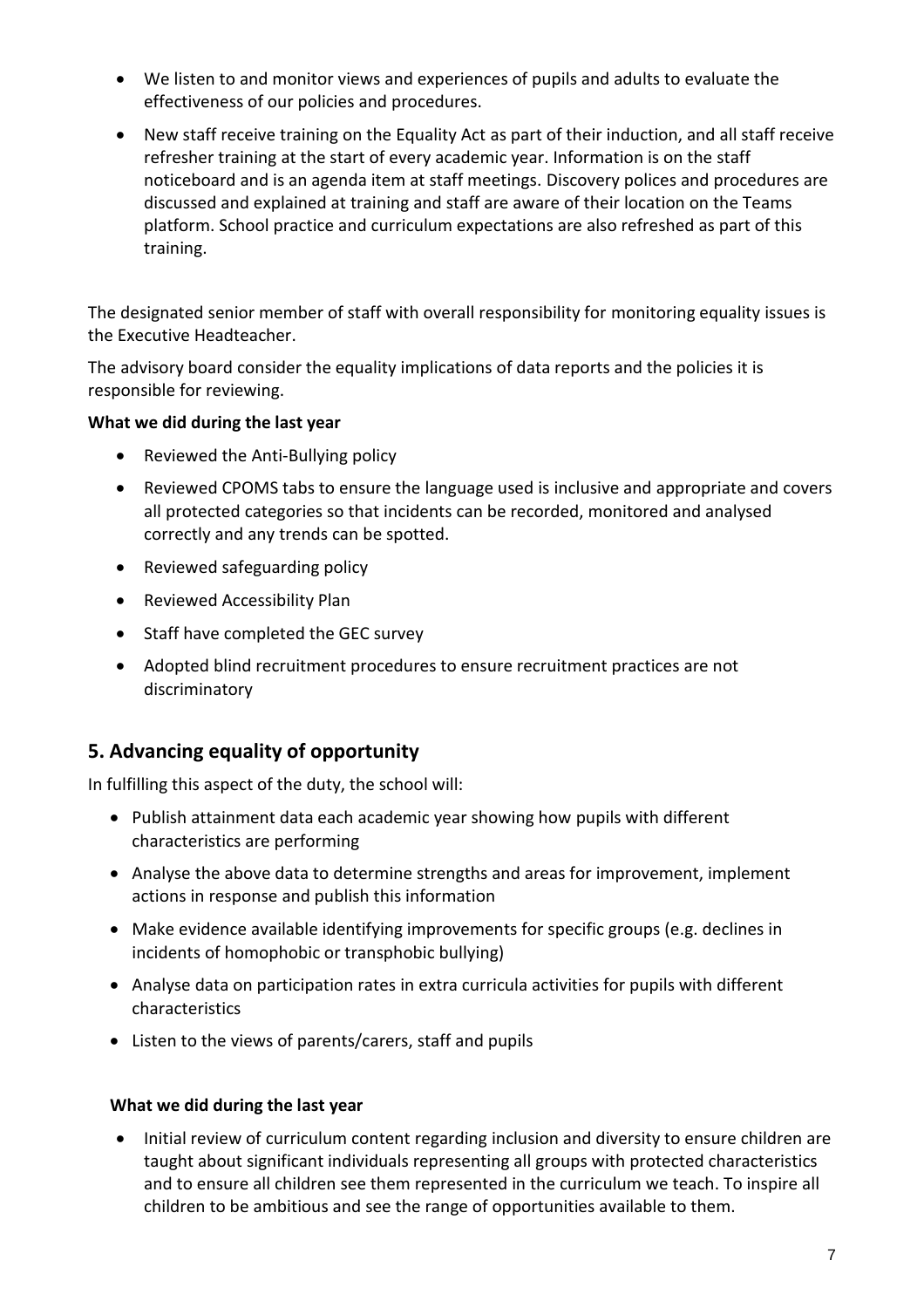- We revised trip planning processes and locations to consider the needs of all pupils including those with disabilities or other additional needs to ensure all children can access trips successfully.
- All teachers attended Diversity workshop led by Bennie Kara, some members of the Advisory Board attended a workshop.
- School staff have completed a survey regarding their understanding of inclusive practice which will form the basis of staff training and changes to provision moving forward. We want to ensure all staff have a secure understanding of inclusive practice in order to support each other and our school community in ensuring the best outcomes for everyone in education, wellbeing and life chances.
- The SENDCO has improved reporting of SEND provision to ensure a consistent approach and timely communication with parents to ensure all children have access to quality learning opportunities that meet their needs and is also available on the playground for discussion with parents.
- SLT has used the Catch up fund to support deprived pupils by securing devices for all of the key stage 2 pupils.
- SLT and teachers have ensured that modifications to computers have been put into place to ensure the accessibility of devices for all learners, including using accessible software.
- The SENDCo has provided equipment to support children with additional needs such as writing slopes.
- The EYFS team has established the NELI early language program helping to reduce the gaps in early literacy for EYFS pupils targeting pupil premium
- SLT has ensured that the Pupil Premium fund is allocated to families to use so that pupils have access to an after school club each week as well as for use for music lessons during the school day.
- SLT has secured a Play therapist engaged to work with pupils to support the wellbeing of identified pupils.
- The school ELSA has worked with identified pupils in school, to support wellbeing through a variety of interventions.

## **6. Fostering good relations**

The school aims to foster good relations between those who share a protected characteristic and those who do not share it by:

- Promoting tolerance, friendship and understanding of a range of religions and cultures through different aspects of our curriculum. This includes teaching in RE, citizenship and personal, social, health and economic (PSHE) education, but also activities in other curriculum areas. For example, as part of teaching and learning in English/reading, pupils will be introduced to literature from a range of cultures
- Holding assemblies dealing with relevant issues. Pupils will be encouraged to take a lead in such assemblies and we will also invite external speakers to contribute
- Working with our local community. This includes inviting leaders of local faith groups to speak at assemblies, and organising school trips and activities based around the local community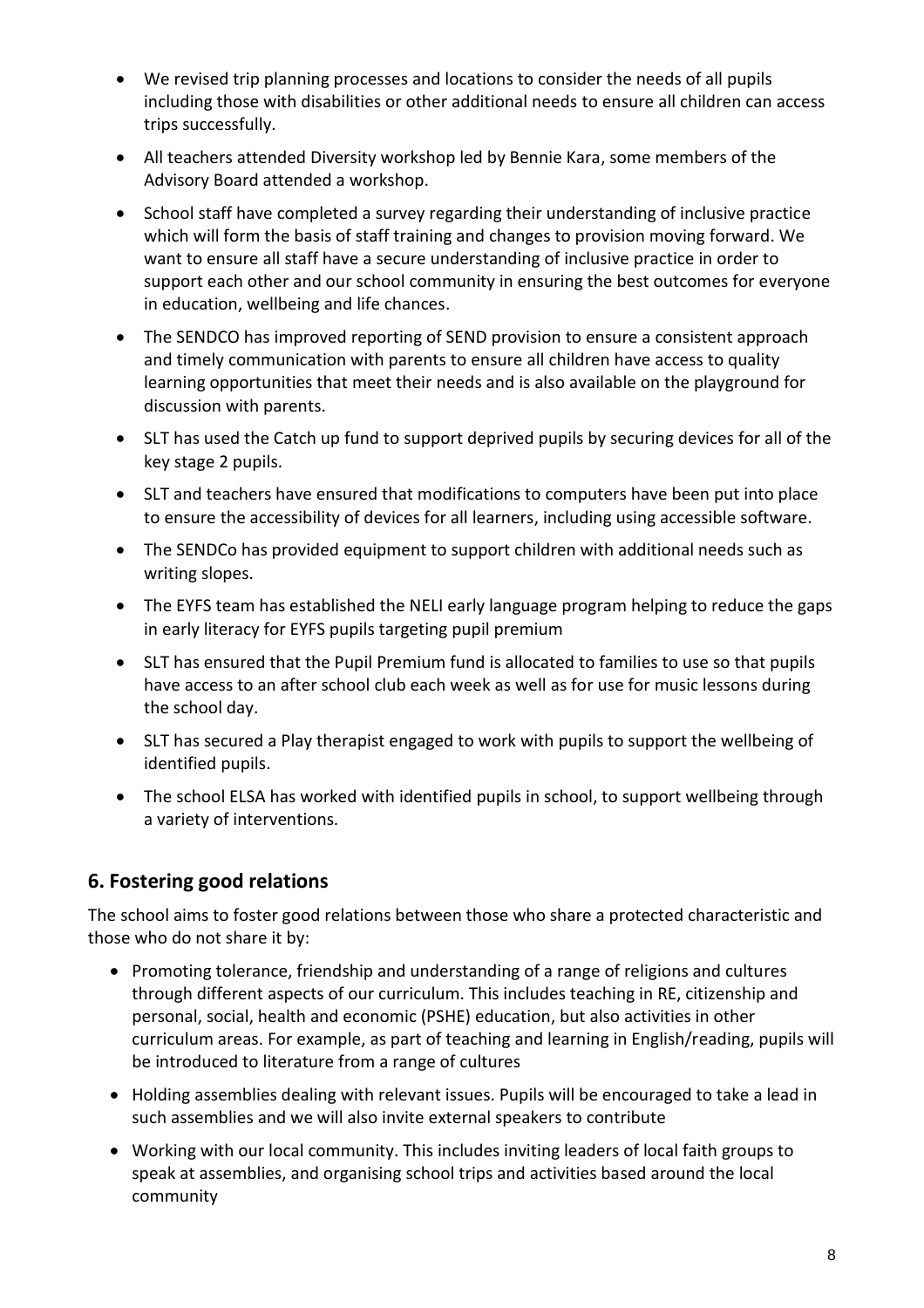• Encouraging and implementing initiatives to deal with tensions between different groups of pupils within the school. For example, our school council has representatives from different year groups and is formed of pupils from a range of backgrounds. All pupils are encouraged to participate in the school's activities, such as sports clubs. We also work with parents to promote knowledge and understanding of different cultures

#### **What we did during the last year**

- Fostered links with charitable organizations to promote and understanding of world issues, empathy and tolerance (ASHA, UNICEF, Water Aid, World Wildlife Fund, Bumble Bee Conservation, Children's Cancer Trust and Save the Children)
- Elected ASHA ambassadors to raise the profile of our links with the charity, develop relationships with children in India and share their knowledge of children from other communities with our school to foster understanding and respect for other cultures.
- SLT delivered whole school and class assemblies to the celebrate the diverse nature of our school community, Leicestershire and the wider world to develop the idea of global citizenship and educate children to be respectful of all people and understand their similarities and differences.
- Reviewed the PSHE/SRE policies and curriculums in line with new government guidance to ensure children are taught about different families structures, lifestyles and about people with protected characteristics.
- The school council members have been engaging with the Pupil Parliament and developing relationships with children from other schools who come from a range of backgrounds. This is enabling them to develop an understanding of children with different experiences from their own and to learn about and discuss issues facing children all over the world.

## **7. Equality considerations in decision-making**

The school ensures it has due regard to equality considerations whenever significant decisions are made.

The school always considers the impact of significant decisions on particular groups. For example, when a school trip or activity is being planned, the school considers whether the trip:

- Cuts across any religious holidays and is culturally appropriate
- Is accessible to pupils with disabilities/SEND needs
- Has equivalent facilities for boys and girls

The school keeps a written record (known as an Equality Impact Assessment) to show we have actively considered our equality duties and asked ourselves relevant questions. This is recorded at the same time as the risk assessment when planning school trips and activities. The record is completed by the member of staff organising the activity and is stored electronically with the completed risk assessment.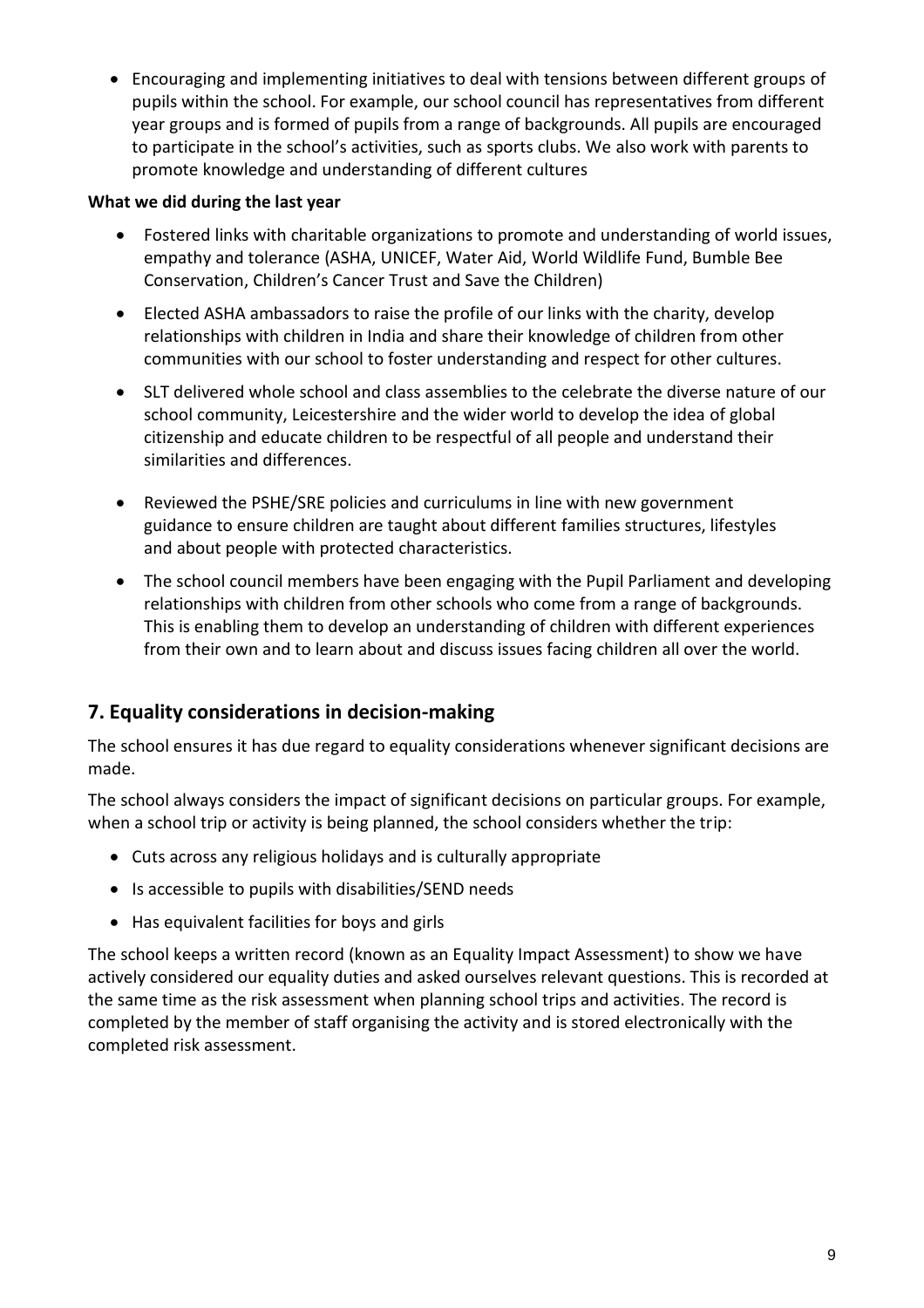*Objective 1: By 2025, reduce the gender gap in phonics pass rates so that boys perform in line with girls and both groups performing in line with National.*

**Why we have chosen this objective:** To reduce the current gap in phonics between boys and girls to ensure all pupils are reading by 6.

**To achieve this objective, we plan to:** Provide Quality First Teaching of synthetic phonics from EYFS; to ensure SALT screens identify needs within the cohort; appoint a SALT Assistant to deliver high quality intervention; to establish a pre-school on the school site to ensure early access to high quality phonics.

**Progress we are making towards this objective:** A well-established synthetic phonics system is in place (RWInc) and all staff have been trained; SALT assessments are completed at the onset of the school year to ensure pupils with needs are identified; intervention plans in place following screening to ensure gaps are being closed; early referrals to EPIC SALT team for children with additional needs.

*Objective 2: By 2025, increase the progress and attainment of disadvantaged pupils in line with all pupils nationally.*

**Why we have chosen this objective:** to close the gap between disadvantaged and non-disadvantaged and to ensure that the COVID lockdown does not widen the gaps for this group of pupils.

**To achieve this objective, we plan to:** Use Century Maths, Spelling and reading as interventions and in class based learning; daily reading sessions for all PP pupils; targeted intervention for year 5 to prepare for year 6; maths interventions for year 3 and 4 to ensure that they are able to pass the times table check in year 4; phonics interventions; colourful semantics and Fresh Start interventions; Zones of Regulation to support well-being; ensure that all pupils have access to their own device in key stage 2, with iPads and laptops available to KS1.

**Progress we are making towards this objective:** We have established Century Maths for all of key stage 2 with maths becoming more secure and reading and spelling at the developing stage. We have trained staff in Colourful Semantics, Fresh Start and Zones of Regulation. Risk Mitigation plan in place for year 5 to prepare for year 6. Lead Teacher from the trust to support with maths in year 3 and 4. All of KS2 have their own device, with 3 iPads and 15 laptops for KS1 and EYFS.

*Objective 3: By 2025, consider working arrangements and recruitment options to support a wider talent pool and ensure equity in the school workforce.*

**Why we have chosen this objective**: To ensure that the school workforce is diverse and that

**To achieve this objective, we plan to:** ensure that all job adverts include a diversity statement; to ensure that the recruitment process is a blind process; to complete reviews with staff to ensure that all members of the workforce have the opportunity to discuss their roles; to enable staff to have a flexible working pattern if required; to ensure that all staff and members of the Advisory Board complete diversity training.

**Progress we are making towards this objective:** all teachers and some members of the Advisory Board have completed Diversity training; all recruitment processes since January 2021 have been blind; staff reviews have taken place with staff identifying roles and training needs.

## **9. Monitoring arrangements**

The Executive Headteacher will update the equality information report and report progress against the equality objectives annually to the Advisory Board.

This document will be reviewed by the advisory board annually.